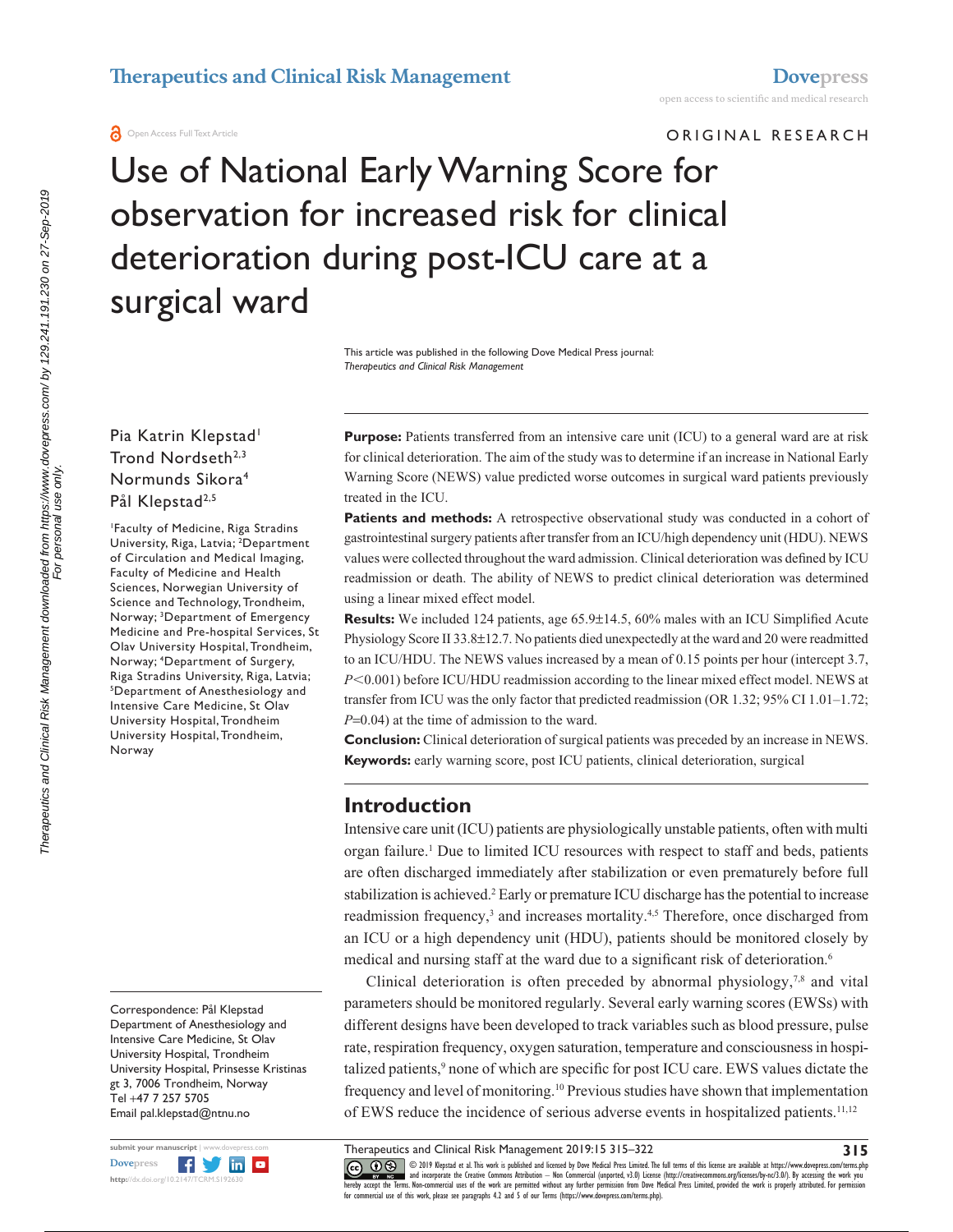One of the EWSs in common use is the National Early Warning Score (NEWS) introduced in 2012 by the Royal College of Physicians.13 NEWS has been shown to have an improved ability to discriminate patients at risk of an adverse outcome,13 compared to 33 other EWSs.14 However, NEWS is not specifically developed or validated for post-ICU patients. A previous study by Uppanisakorn et al<sup>15</sup> demonstrated that a high NEWS at ICU discharge predicted early clinical deterioration, but it is uncertain if NEWS can detect clinical deterioration after ICU discharge.

The aim of this study was to investigate the use of NEWS in post ICU patients treated at a gastrointestinal surgical ward. The primary research question was if deterioration in NEWS after transfer from the ICU for surgical patients predicted unexpected death or readmission to a higher level of care (ICU/HDU).

# **Patients and methods**

#### Design

This is a retrospective observational study of NEWS observations in a cohort of gastrointestinal surgical patients after transfer from an ICU/HDU. Patients were included between the dates of 01.01.16 and 30.06.17 at St Olav University Hospital.

### Setting

St Olav University Hospital is a 983 bed, tertiary hospital located in Trondheim, Norway, serving about 720,000 inhabitants in the area of Mid-Norway.16 The ICU is an adult mixed case 10-bed unit. The decision for admittance to and discharge from the ICU and HDU is done on an individual basis by the intensivists and surgeons responsible for patient care. Surgical patients can be transferred from the ICU either directly to the ward, or first to a surgical HDU. The hospital has a gastrointestinal surgical department with two wards and a total of 48 beds. The hospital has no formal rapid response

|  |  |  |  | Table I National Early Warning Score |  |
|--|--|--|--|--------------------------------------|--|
|--|--|--|--|--------------------------------------|--|

system except for a team responding to acute incidents such as cardiac or respiratory arrest.

### **Patients**

The study screened all adult (age  $\geq$  18 years) patients who were treated at the general ICU and transferred to the gastrointestinal surgical wards. Patients who had a stay in the HDU after ICU before admission to the ward were also included. Patients were identified using the ICU patient registry. For patients with several ICU admissions during the same hospitalization, only the first ICU admission followed by a ward admission was included. Patients with ICU outcomes of death, transferal to another ICU, specialty's ward or hospital, or a decision of withholding or withdrawing life-sustaining therapy were excluded.

## National Early Warning Score

NEWS was introduced by the Royal College of Physicians with the aim to create a common system for detection of patients presenting with acute illness, or deteriorating patients at wards in the UK.<sup>13</sup> It has later been adapted by numerous health care facilities, including St Olav University Hospital.<sup>17</sup>

NEWS values are obtained by nursing staff at the wards, and includes the following parameters: respiratory rate, oxygen saturation measured by pulse oximetry, supplementary oxygen, systolic arterial blood pressure, pulse rate, temperature and alertness. Observed values that deviate from defined normal values receive a score from 1 to 3 and are summed to a total score (Table 1).

The summed NEWS value is classified as low (score 0–4), medium (score 5–6, or a single score of 3 in any parameter) or high (score  $\geq$ 7) clinical risk. The categories low, medium or high NEWS indicate the severity of the patient's condition, triggers a predefined action, and determines the frequency of measurements. Predefined actions determined by the Royal

| <b>Physiological parameters</b>    | 3           |            |               | 0             |               |             |            |
|------------------------------------|-------------|------------|---------------|---------------|---------------|-------------|------------|
| Respiratory rate, x/min            | $\leq 8$    |            | $9 - 11$      | $12 - 20$     |               | $21 - 24$   | $\geq$ 25  |
| Oxygen saturation, %               | $\leq 91$   | $92 - 93$  | 94-95         | $\geq 96$     |               |             |            |
| Oxygen supplement                  |             | Yes        |               | No            |               |             |            |
| Temperature, °C                    | $\leq$ 35.5 |            | $35.1 - 36.0$ | $36.1 - 38.0$ | $38.1 - 39.0$ | $\geq$ 39.1 |            |
| Systolic blood pressure, mmHg      | ≤90         | $91 - 100$ | $ 0 - 10 $    | $111 - 219$   |               |             | $\geq$ 220 |
| Heart rate, x/min                  | $\leq 40$   |            | $41 - 50$     | $51 - 90$     | $91 - 110$    | $111 - 30$  | $\geq$ 131 |
| Level of consciousness, AVPU scale |             |            |               | A             |               |             | V. P or U  |

**Notes:** Reprinted from Royal College of Physicians. National Early warning score (news): standardising the assessment of acute-illness severity in the NHS. *Report of a working*  Party. London: RCP; 2012. © Royal College of Physicians 2012.<sup>13</sup> **Abbreviation:** AVPU, alert, voice, pain, unresponsive.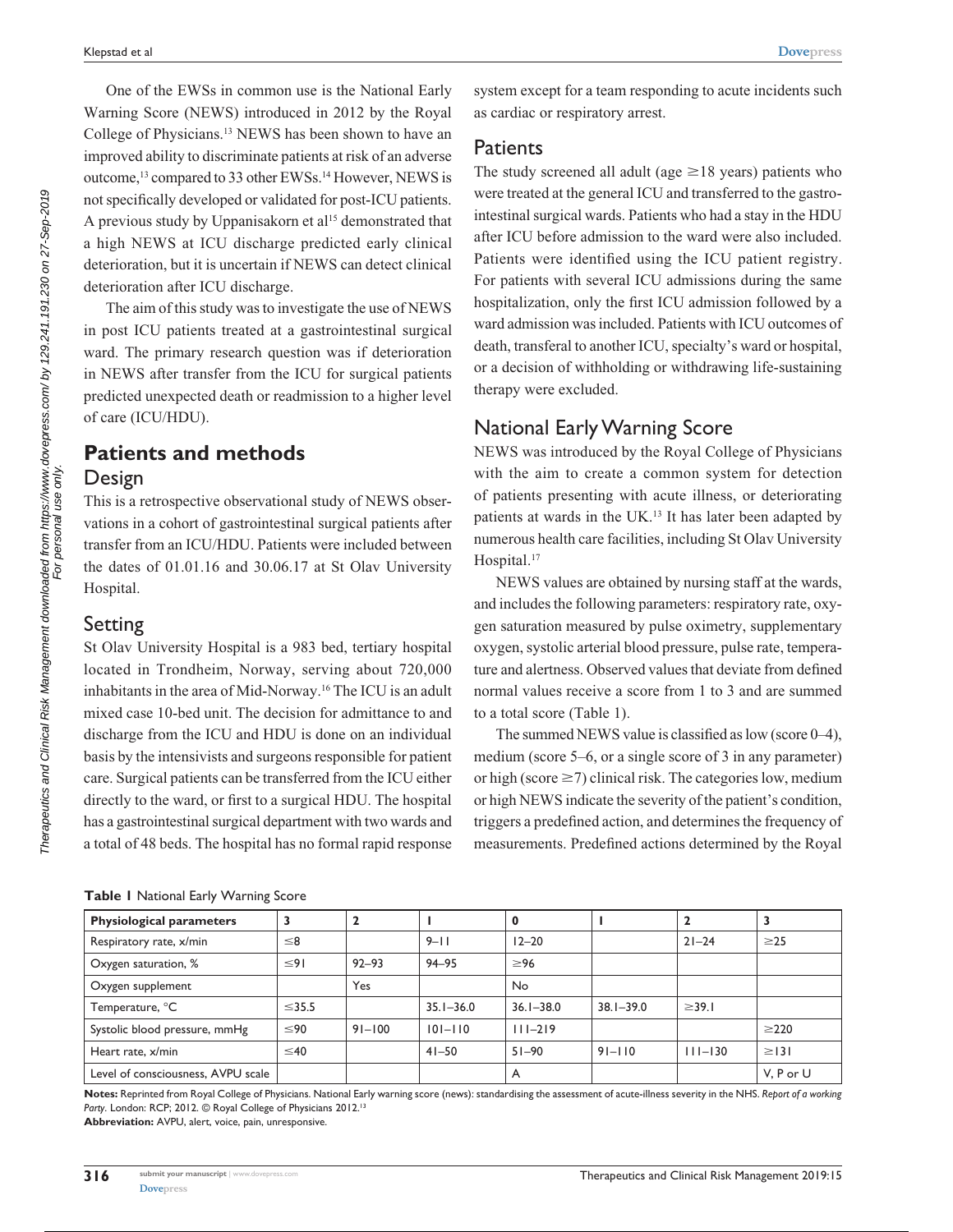College of Physicians include assessment by a registered nurse (low risk group), urgent clinical review (medium risk group) and emergency clinical review (high risk group). NEWS values are measured at a time interval of  $\leq$ 12 hours (sum score 0),  $\leq 6$  hours (low scores),  $\leq 1$  hour (medium scores) and continuously (high scores).

NEWS was implemented as the EWS system used at the surgical wards at St Olav University Hospital in the spring of 2015, 1 year before this study was started.

#### Data collection

The following demographic variables were collected from the ICU registry: age at admission, gender, length of stay in the ICU, Simplified Acute Physiology Score (SAPS) II,<sup>18</sup> use of respiratory support, continuous veno-venous hemodiafiltration, tracheostomy and ICU outcome. NEWS records calculated manually by the nursing staff, length of ward admission, main diagnosis and outcome (unexpected death, readmission ICU/HDU, discharged) after ward admission was retrieved from the patient's electronic journal (DocuLive, Siemens Nixdorf Information Systems, Oslo, Norway).

#### Statistics and data analysis

Statistical analyses were performed using the software IBM SPSS statistics version 22 and STATA version 15. The R statistical software version 3.5.0 was used to generate the figures.19 Demographic data are shown using median (range) or mean (SD), as appropriate. The main outcome was death or readmission to ICU (yes/no). Patients were observed until they experienced the outcome or were discharged from the ward, whichever came first. Patient demographic characteristics were compared between those who experienced the main outcome or not using Student's *t*-test, Mann–Whitney U-test or chi-squared test, as appropriate. Variables that had a  $P$ -value of  $\leq 0.1$  were entered into a multivariate logistic regression with death/readmission as the dependent variable. A  $P$ -value  $< 0.05$  was considered to indicate statistical significance.

Plots of the changing NEWS value for individual patients with time are demonstrated in sequence plots generated by applying the R-package "TraMineR".20 The maximum NEWS value recorded in each 6-hour period was used in the sequence plots. The Locally Weighted Scatterplot Smoothing (LOWESS) plots of mean NEWS values were generated until the time point where death/readmission or discharge from ward was experienced in the two groups are demonstrated, respectively. To assess any possible differences in the change in NEWS between the two groups, a linear mixed effect model with varying slopes and intercepts was fit, taking interaction between time and group into account.

#### **Ethics**

The study was approved by the regional ethics committee and Data Protection Officer at St Olav University Hospital. The Data Protection Officer waived the need for an informed consent from each patient.

#### **Results**

Two hundred one individual patients were admitted 221 times to the ICU during the study period. Nineteen patients died in the ICU, 13 were transferred to the ward with a decision to withhold therapy, 41 were transferred to another ICU, specialty's ward or hospital, and 4 patients had no registered NEWS. This resulted in 124 patients included in the study (Figure 1).

The mean age was 65 years and 60% were male. The most frequent diagnoses were colorectal cancer, acute pancreatitis and ileus. The median ICU length of stay was 1.5 (range



**Figure 1** Flowchart shows patient exclusion process. **Abbreviations:** ICU, intensive care unit; NEWS, National Early Warning Score.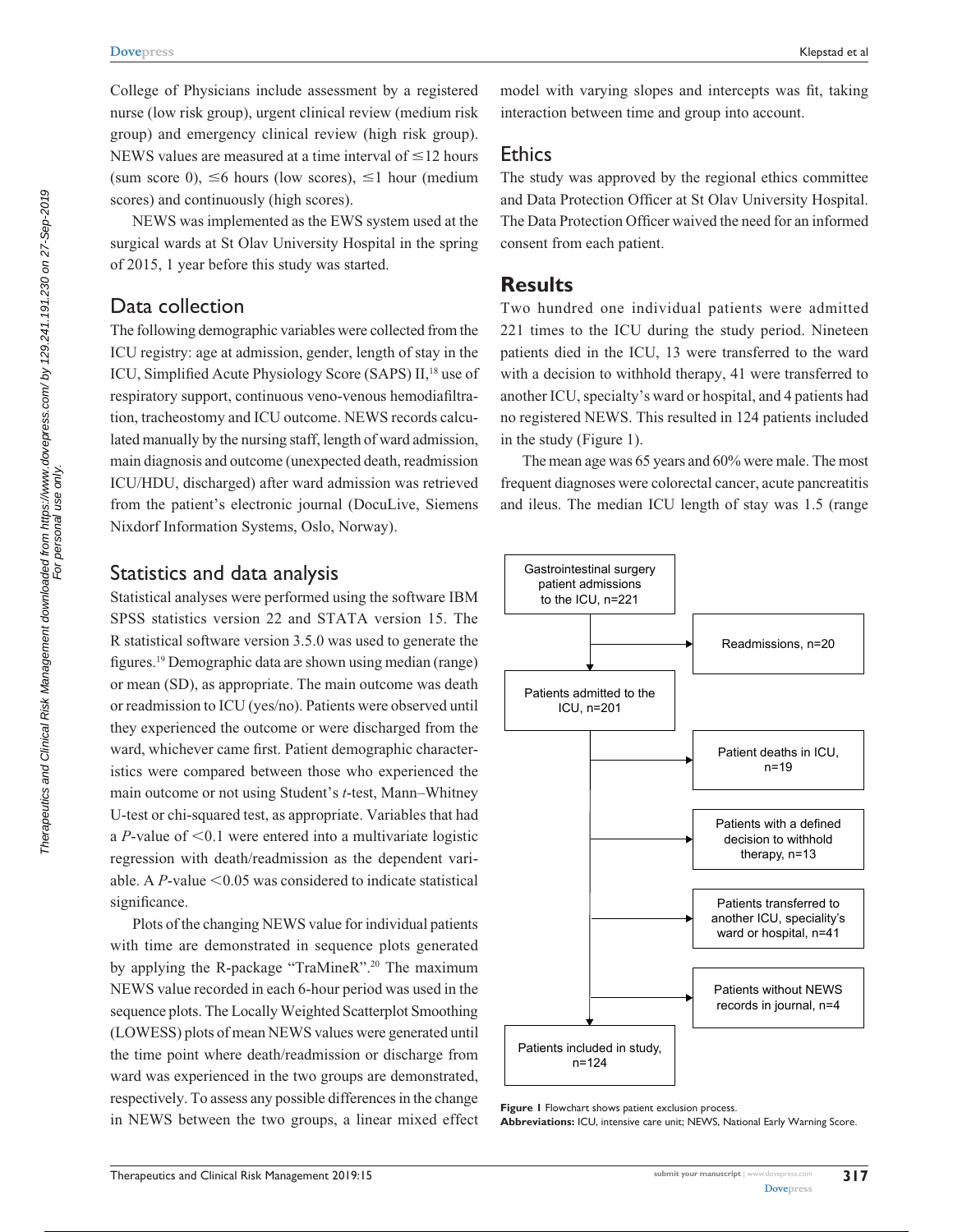| <b>Variables</b>                             | Total ( $N=124$ ) |
|----------------------------------------------|-------------------|
| Mean age (SD)                                | 65.9(14.5)        |
| Male gender (%)                              | 74 (59.9)         |
| Mean SAPSII (SD)                             | 33.8 (12.7)       |
| Median length of stay ICU, days (min, max)   | 1.5(0.04, 30.8)   |
| Respiratory support (%)                      | 63 (50.8)         |
| Continuous veno-venous hemodiafiltration (%) | 2(1.6)            |
| Tracheostomy (%)                             | 4(3.2)            |
| Mean NEWS at ICU discharge (SD)              | 2.7(1.9)          |
| Mean NEWS at outcome (SD)                    | 1.8(2.6)          |

**Table 2** Clinical characteristics and treatment details of 124 patients included in study

**Abbreviations:** ICU, intensive care unit; NEWS, National Early Warning Score; SAPSII, Simplified Acute Physiology Score.

0.04–30.8) days. About half of the patients received respiratory support, and two patients needed continuous venovenous hemodiafiltration. Other demographic and treatment details are demonstrated in Table 2.

Twenty patients were readmitted to the ICU/HDU and eleven patients died at the ward. All patients who died at the ward did so after a decision of withdrawing therapy had been made. Thus, no patients met the criteria of unexpected death at the ward.

NEWS was observed between 0.08 and 54.9 days. A total of 4,132 NEWS values were included in the data set, corresponding to 3.7 NEWS values per treatment day, 5.4/day for the readmitted patients and 3.6/day for the discharged patients. Incomplete NEWS records were not included. On 283 occasions, NEWS records were missing for  $>12$  hours.

Mean NEWS at start of registration at ward was 2.7 (SD 1.9), mean NEWS at the last observation was 1.8 (SD 2.6). For patients readmitted to the ICU/HDU the last observed NEWS value was significantly higher compared to the non-readmitted group;  $6.0$  (SD 3.2) vs  $1.0$  (SD  $1.5$ ) (*P*<0.001), respectively (Table 3). Also age, SAPSII score and first NEWS value observed at ward were associated with ICU/HDU readmission (Table 3).

In a logistic regression to evaluate the predictive effects of age, SAPSII score and first NEWS at ward on ICU/HDU readmission (Table 4), the first NEWS on the ward was the only significant parameter to predict ICU readmission (OR 1.32, 95% CI 1.01–1.72, *P*=0.04) in the multivariate analysis. The regression analysis explained  $14.6\%$  (Nagelkerke R<sup>2</sup>) of the variability in the dataset.

The sequence of maximum NEWS at 6-hour intervals after transfer to the gastrointestinal surgical ward in readmitted and non-readmitted groups is demonstrated for individual patients in Figure 2. The figure illustrates that the readmitted patients seems to have a higher proportion of medium and high NEWS values, as illustrated by orange and red color. At 240 hours, all ICU/HDU readmissions observed in the study population had occurred. A number of patients in the non-readmitted group had transient increases in NEWS, but for those who the following NEWS improved we observed no need for readmission to the ICU/HDU.

Figure 3 is a LOWESS plot of the development of NEWS score for the last 180 hours before the ICU/HDU readmission or ward discharge was experienced for the two groups. The development in NEWS was different in the readmitted and non-readmitted groups. In the readmitted group, a marked increase in mean NEWS was observed 36 hours before outcome. In the non-readmitted group, a steady decline in mean NEWS was observed.

The results of the linear mixed effect model with respect to the development of mean NEWS value in the two groups is demonstrated in Table 5. There was a significant increase in

|  |  |  |  |  |  |  |  | Table 3 Clinical characteristics of readmitted to ICU/HDU and non-readmitted groups |  |  |
|--|--|--|--|--|--|--|--|-------------------------------------------------------------------------------------|--|--|
|--|--|--|--|--|--|--|--|-------------------------------------------------------------------------------------|--|--|

| <b>Variables</b>                             | Readmitted ICU/HDU (N=20) | Not readmitted $(N=104)$ | P-value               |
|----------------------------------------------|---------------------------|--------------------------|-----------------------|
| Mean age (SD)                                | 71.8(11.2)                | 64.8 (14.8)              | $0.044$ <sup>a</sup>  |
| Male gender (%)                              | 14(70.0)                  | 60(57.7)                 | 0.304 <sup>b</sup>    |
| Mean SAPSII (SD)                             | 39.4 (12.0)               | 32.8(12.6)               | $0.031$ <sup>a</sup>  |
| Median length of stay ICU, days (min, max)   | 2.33(0.04, 24.4)          | 1.43(0.08, 30.8)         | 0.401c                |
| Respiratory support (%)                      | 12(60.0)                  | 51(49.0)                 | 0.369 <sup>b</sup>    |
| Continuous veno-venous hemodiafiltration (%) | 1(5, 0)                   | (1, 0)                   | 0.189 <sup>b</sup>    |
| Tracheostomy (%)                             | 1(5, 0)                   | 3(2, 9)                  | 0.624 <sup>b</sup>    |
| Mean NEWS at ICU discharge (SD)              | 3.7(2.1)                  | 2.5(1.8)                 | 0.01 <sup>a</sup>     |
| Mean NEWS at outcome (SD)                    | 6.0(3.2)                  | 1.0(1.5)                 | $<$ 0.00   $^{\circ}$ |

Notes: <sup>a</sup>Independent sample *t*-test. <sup>b</sup>Chi-squared test. <sup>c</sup>Mann–Whitney test.

**Abbreviations:** HDU, high dependency unit; ICU, intensive care unit; NEWS, National Early Warning Score; SAPSII, Simplified Acute Physiology Score.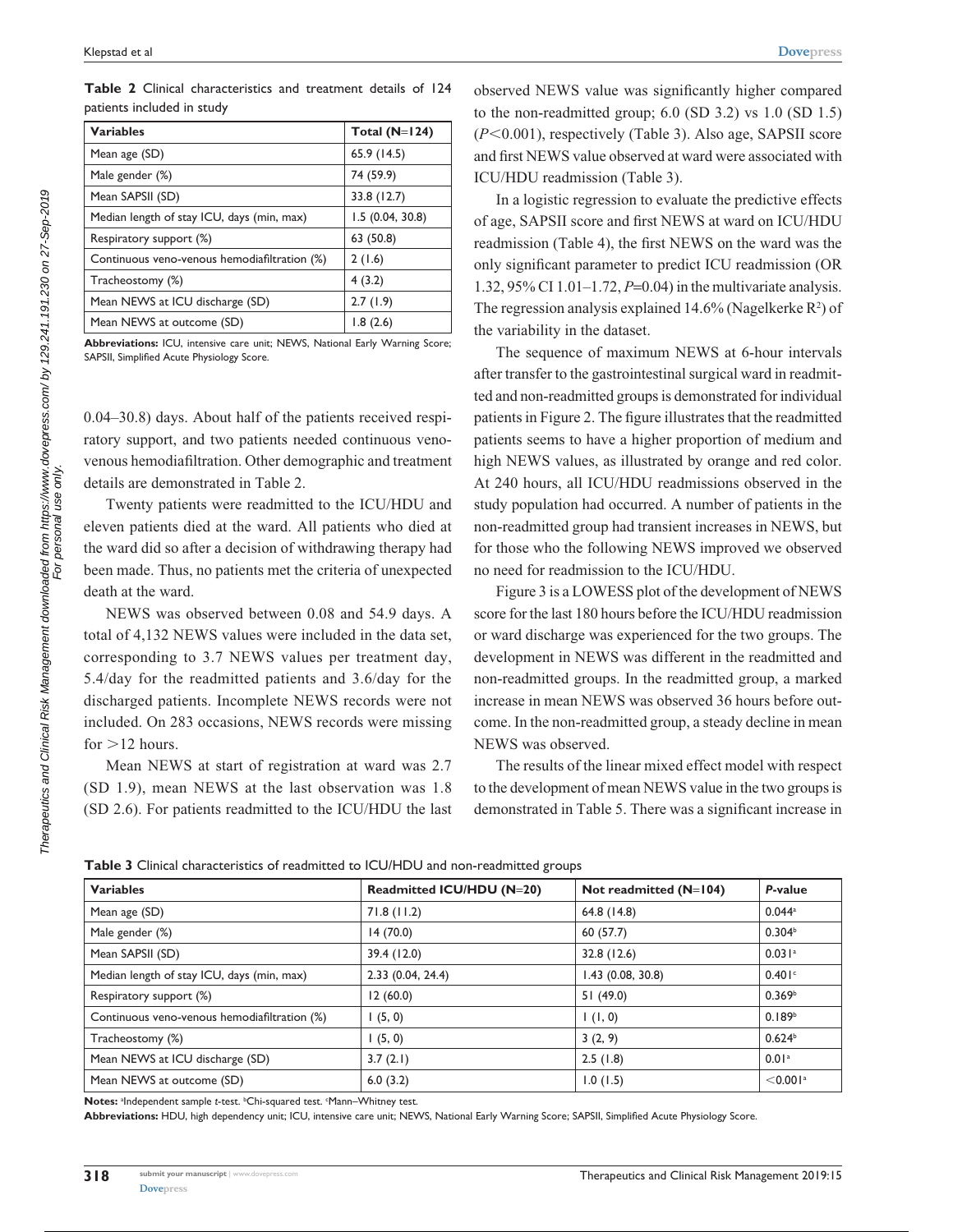**Table 4** Multivariate logistic regression model of predictors associated with clinical deterioration and readmission to the ICU/ **HDU** 

| <b>Variables</b>      | <b>OR</b> | 95% CI        | P-value |
|-----------------------|-----------|---------------|---------|
| Age                   | 1.03      | $0.98 - 1.07$ | 0.26    |
| <b>SAPSII</b>         | 1.03      | $0.99 - 1.07$ | 0.16    |
| NEWS at ICU discharge | 1.32      | $1.01 - 1.72$ | 0.04    |

**Abbreviations:** ICU, intensive care unit; NEWS, National Early Warning Score; SAPSII, Simplified Acute Physiology Score.

NEWS score over time for readmitted patients (mean increase 0.15 points/hours) and they started at a higher mean score (1.11 points) as compared to patients who were not readmitted. Patients in the latter group demonstrated a significant decrease in mean NEWS over time, as can be seen in the LOWESS plots as well.

#### **Discussion**

We observed that readmission to the ICU/HDU for gastrointestinal surgical patients treated at the ward was preceded by an increase in NEWS value, while patients who were not readmitted to the ICU/HDU had a steady decrease in NEWS value over time. Furthermore, a higher NEWS at ICU/HDU discharge was the only predictive patient characteristic at ICU discharge of ICU/HDU readmission.

Several other studies confirm NEWS' ability to detect clinical deterioration by measurement of vital parameters within 24 hours of an adverse outcome, ie, transfer to the

ICU, cardiac arrest or death.<sup>14,21,22</sup> This highlights the Royal College of Physicians proposed benefit of "identifying and responding to patients with unanticipated acute deterioration in their clinical condition whilst in hospital".13 However, none of these studies were done exclusively for surgical or post-ICU patients. The post-ICU patients may differ from other patients due to their preceding severe condition with threatening or confirmed organ failure, and usually a need for hemodynamic and respiratory support. This may make these patients particularly vulnerable after transfer to the ward, especially in cases of premature discharge before full stabilization is achieved. As a result of this, a number of patients are readmitted to the ICU, a risk that increases with unplanned discharges.<sup>23,24</sup> The association with discharge NEWS and need for readmission in our and other studies suggest that some were discharged from the ICU/HDU with an incomplete resuscitation.15 Thus, high NEWS values at the time of ICU discharge could be a marker for a physiological state where transfer to the ward is inappropriate. Our results suggest that NEWS may also be at value for systematic use in order to adequately monitor the surgical post-ICU patient group at the ward, and to detect clinical deterioration in time to initiate appropriate interventions.

Several patients in our study had transient increases in NEWS, followed by normalization of NEWS and did not require readmission to the ICU. Transient changes in vital parameters causing an increased NEWS trigger a response, according to the severity classification given by the Royal



**Figure 2** Sequence plot of maximum NEWS – first 30 days.

**Notes:** Patients not readmitted to the ICU/HDU are demonstrated in (**A**), and patients readmitted to the ICU/HDU are demonstrated in (**B**). There is one line per patient demonstrating the sequence of maximum NEWS score in each 6-hour period.

**Abbreviations:** HDU, high dependency unit; ICU, intensive care unit; NEWS, National Early Warning Score.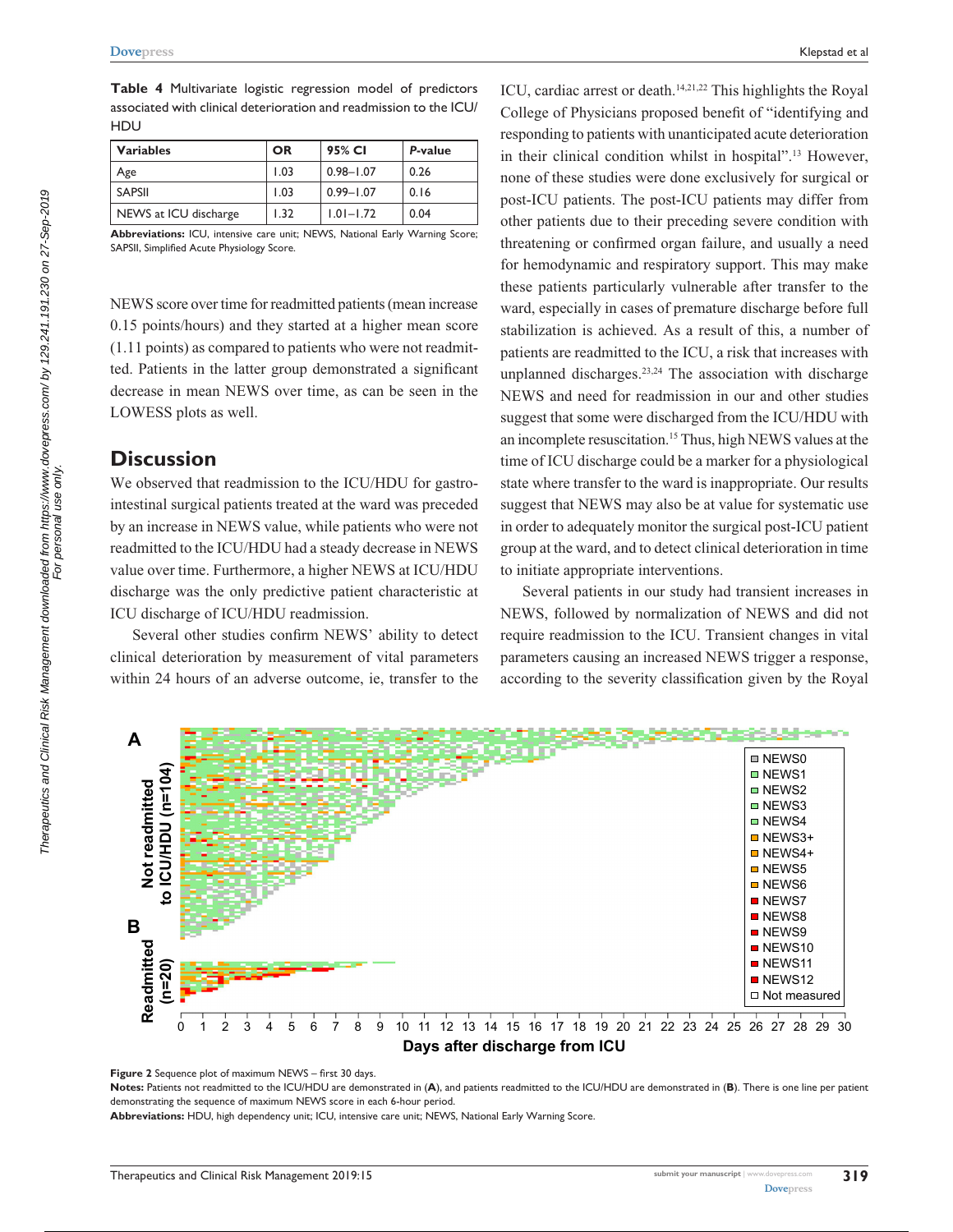

**Figure 3** Locally Weighted Scatterplot Smoothing plot of the development of NEWS score for the last 180 hours before the ICU/HDU readmission or ward discharge was experienced.

**Notes:** (**A**) Patients readmitted to the ICU/HDU. (**B**) Patients not readmitted to the ICU/HDU.

**Abbreviations:** HDU, high dependency unit; ICU, intensive care unit; NEWS, National Early Warning Score.

College of Physicians, and actions may be taken at the ward to avoid unnecessary adverse events. Thus, the patients most at risk for ICU readmission are those where the initial increase in NEWS do not resolve either spontaneously or as a result of interventions performed by ward nurses and physicians.

NEWS is based upon measurements of vital parameters which represent only some of the follow up in the ward, and do not replace clinicians' and nurses' clinical experience and ability to interpret concerning symptoms such as chest pain or general discomfort. However, the use of a systematically obtained observation such as NEWS ensures that the patients' vital parameters are obtained at a predefined time interval and that all observations are documented. The collection of NEWS also ensures that the patients will not be

| <b>Table 5</b> Linear mixed effect model – change in mean NEWS score |  |
|----------------------------------------------------------------------|--|
|----------------------------------------------------------------------|--|

| <b>Parameters - fixed effects</b>  | Model parameter     | Coef.     | 95% CI                    | P-value |
|------------------------------------|---------------------|-----------|---------------------------|---------|
| Intercept baseline                 | $\beta_0$           | 2.59      | $(2.29 - 2.89)$           | < 0.001 |
| Time effect (hours)                | Þ.                  | $-0.009$  | $(-0.01$ to $-0.007)$     | < 0.001 |
| Intercept - outcome group          | $\beta_{2}$         | 1.11      | $(0.35 - 1.87)$           | 0.004   |
| Interaction time (hours) vs group  | $\beta_{3}$         | 0.024     | $(0.02 - 0.03)$           | < 0.001 |
| <b>Parameters – random effects</b> |                     |           |                           |         |
| Variance random intercepts         | $b_{0,1}$           | 2.21      | $(1.67 - 2.93)$           |         |
| Variance random slopes             | $\mathbf{b}_{1}$    | 0.00008   | $(0.00006 - 0.00013)$     |         |
| Variance residual                  | $\epsilon_{\rm ij}$ | 1.56      | $(1.48 - 1.64)$           |         |
| Covariance $(b_{0,1}, b_{1,2})$    |                     | $-0.0042$ | $(-0.0079$ to $-0.00053)$ |         |

**Notes:** Model:  $y_{ij} = \beta_0 + \beta_1 \times \text{time} + \beta_2 \times \text{group} + \beta_3 \times \text{time} \times \text{group} + b_{0,1} + b_{1,j} \times \text{time} + \varepsilon_{ij}$ . Restriced Maximum Likelihood (REML) was estimated. **Abbreviations:** Coef., coefficient; NEWS, National Early Warning Score.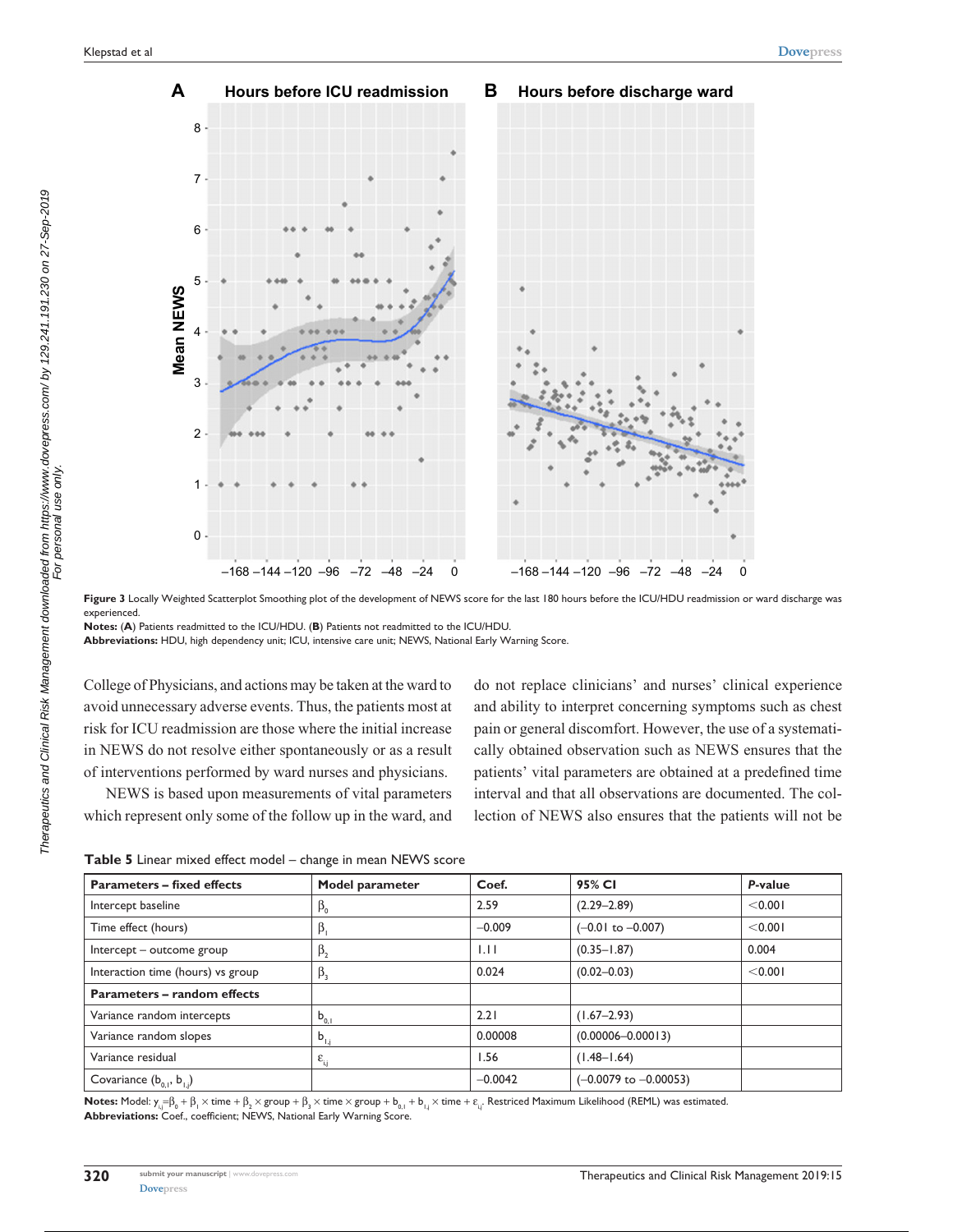unattended by nurses for longer time intervals than between each NEWS measurement. Therefore, an inherent value of systematical screening is that the patients are observed by health care personnel which can add value by using their clinical experience in the evaluation of the patients. The importance of qualified health care personnel is also evident by the fact that the effects from detecting a clinical deterioration by deviating NEWS value is obviously dependent on the hospital competencies to further evaluate and treat the patients. The NEWS observation is just one part in a needed chain of events where detection must be followed by action.7

In our study, it seems that NEWS observations were adequately observed and responded to. Despite a number of patients who needed advanced care, we observed no unexpected deaths occurred at the wards. In this study, all deaths were preceded by a defined decision of withdrawing or withholding life-sustaining treatment. This suggests that in cases of observed deterioration in clinical condition, a physician was able to decide whether to start intensive care therapy or to withhold life-sustaining therapy. To be able to perform an end-of-life decision before an acute incident (ie, a cardiac arrest) benefits patients who avoid receiving futile and unpleasant treatment.

The minimum interval for NEWS records for each patient is 12 hours. Figure 3 illustrates that all except one patient had a NEWS of 3 or more 24 hours before readmitted to the ICU/HDU, suggesting that intervals of 12 hours or less will detect a clinically important deterioration. In our study, there were 283 intervals > 12 hours between each complete NEWS registration, which composes 6.8% of the data set. Pedersen et al<sup>25</sup> studied 2,835,331 NEWS records with a result of 10% incomplete NEWS records. In this study, 88% of the incomplete NEWS records were obtained within 12 hours of a complete record, which suggest that in many cases the time interval is as decided, but that the compliance in respect to obtain a complete NEWS assessment can be improved. To exclude one or more vital parameters may contribute to an underestimate of the patient's condition, and decrease the predictive capabilities of EWS.26,27 Both our and the study by Pedersen et al demonstrates that in clinical routine care some lack of compliance to observational protocols is to be expected.

We recognize that this study has some limitations. First, the data were obtained at a single center in two gastrointestinal surgical wards. Second, this study is observational and has no comparison with a patient cohort not observed by the use of NEWS. Third, we have no information about which intervention was performed for patients with a

transient increase in NEWS. Fourth, due to the overall low number of patients included in the study, there is risk of overfitting the applied regression models which may limit the generalizability of the findings. Finally, this retrospective study relies on compliance by health care workers to record NEWS correctly. Human factors such as calculation errors,<sup>28</sup> incorrect recorded time of measurements and biases toward values within the limits for producing a zero score may have occurred.25

#### **Conclusion**

In conclusion, we observed that deterioration of surgical patients transferred to a ward was preceded by an increase in NEWS value. Thus, this study suggests that monitoring with NEWS at the surgical ward is of value after ICU discharge.

#### **Acknowledgments**

We appreciate the support from physicians and nurses working at the gastrointestinal surgical wards at St Olav University Hospital.

## **Disclosure**

The authors report no conflicts of interest in this work.

#### **References**

- 1. Ræder J, Flaatten H. Intensivmedisin. *Anestesiologi en innføringsbok*. Oslo: Gyldendal akademisk; 2016:119–157. Norwegian.
- 2. Chrusch CA, Olafson KP, McMillan PM, Roberts DE, Gray PR. High occupancy increases the risk of early death or readmission after transfer from intensive care. *Crit Care Med*. 2009;37(10):2753–2758.
- 3. Utzolino S, Kaffarnik M, Keck T, Berlet M, Hopt UT. Unplanned discharges from a surgical intensive care unit: readmissions and mortality. *J Crit Care*. 2010;25(3):375–381.
- 4. Kramer AA, Higgins TL, Zimmerman JE. Intensive care unit readmissions in U.S. hospitals: patient characteristics, risk factors, and outcomes. *Crit Care Med*. 2012;40(1):3–10.
- 5. Nguyen MC, Strosberg DS, Jones TS, et al. Mortality and readmission of outcomes after discharge from the surgical intensive care unit to long-term, acute-care hospitals. *Surgery*. 2017;161(5):1367–1375.
- 6. Kaben A, Corrêa F, Reinhart K, et al. Readmission to a surgical intensive care unit: incidence, outcome and risk factors. *Crit Care*. 2008; 12(5):R123.
- 7. Smith GB. In-hospital cardiac arrest: is it time for an in-hospital 'chain of prevention'? *Resuscitation*. 2010;81(9):1209–1211.
- 8. Kause J, Smith G, Prytherch D, et al. A comparison of antecedents to cardiac arrests, deaths and emergency intensive care admissions in Australia and New Zealand, and the United Kingdom – the ACADEMIA study. *Resuscitation*. 2004;62(3):275–282.
- 9. Gao H, McDonnell A, Harrison DA, et al. Systematic review and evaluation of physiological track and trigger warning systems for identifying at-risk patients on the ward. *Intensive Care Med*. 2007;33(4):667–679.
- 10. Smith GB, Prytherch DR, Meredith P, Schmidt PE. Early warning scores: unravelling detection and escalation. *Int J Health Care Qual Assur*. 2015;28(8):872–875.
- 11. Paterson R, MacLeod D, Thetford D, et al. Prediction of in-hospital mortality and length of stay using an early warning scoring system: clinical audit. *Clin Med*. 2006;6(3):281–284.